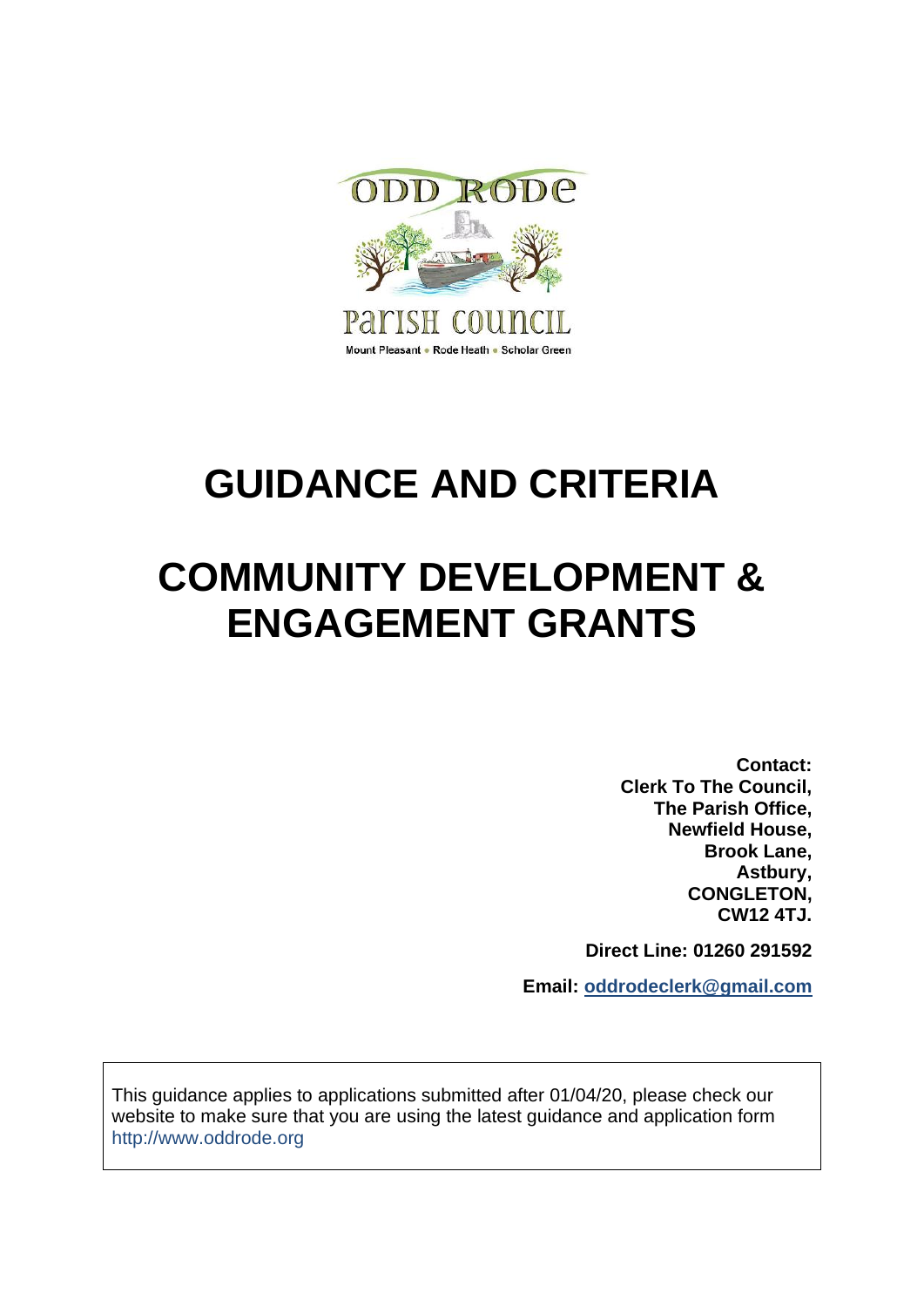## **1. Types of projects that receive funding**

**Aims of the grant scheme:** The aim of the scheme is to provide new facilities or services, or to add to or improve on existing facilities or services … not to help maintain the existing levels. Therefore, it is for projects (either capital or revenue costs of discrete projects). It is not, other than in exceptional circumstances, for day to day maintenance or running costs. Day to day maintenance is defined as including consumables, repairs to equipment/property with a normal lifespan of 5 years or less, and painting or decorating (except when making good after improvements, alterations, etc.). Large scale projects phased over more than one year will be considered, with a maximum grant of £1,500 in each year of the project.

Community Development & Engagement grants can provide funding for your project if it meets the preconditions set out in section 2. The rest of this section sets out some special cases and exceptions.

#### **Individual Grants**

There are no grants to individuals under this scheme. *There is a separate, stand-alone policy that grants to individuals of up to £50 will be made in exceptional circumstances where a resident has been selected to participate in an activity supported by a recognised national organisation. Applicants can apply to the Council at any time of the year by letter or email and there is no need for bank statements/accounts. Applicants will need to evidence their participation in an activity supported by a recognised national organisation.*

#### **Small Grants**

Grants to bona fide informal organisations that meet the qualifying preconditions set out in section 2 will be limited to £100 per organisation per annum. There *is no need to provide a copy of bank statements, nor accounts, for these grant applications*.

#### *Limits and Exclusions*

#### **Religious Organisations and Festivals**

Projects provided by religious organisations will be funded if they are providing an appropriate *service to the community*. Religious festivals that demonstrate cultural diversity and are open to other communities in order to bring a 'shared experience' will also be eligible for funding. Requests for funding to promote religious or other beliefs will not be granted.

#### **Ineligible Organisations and Projects**

Requests from political organisations fall outside the scope of Odd Rode Parish Council's Grants Scheme.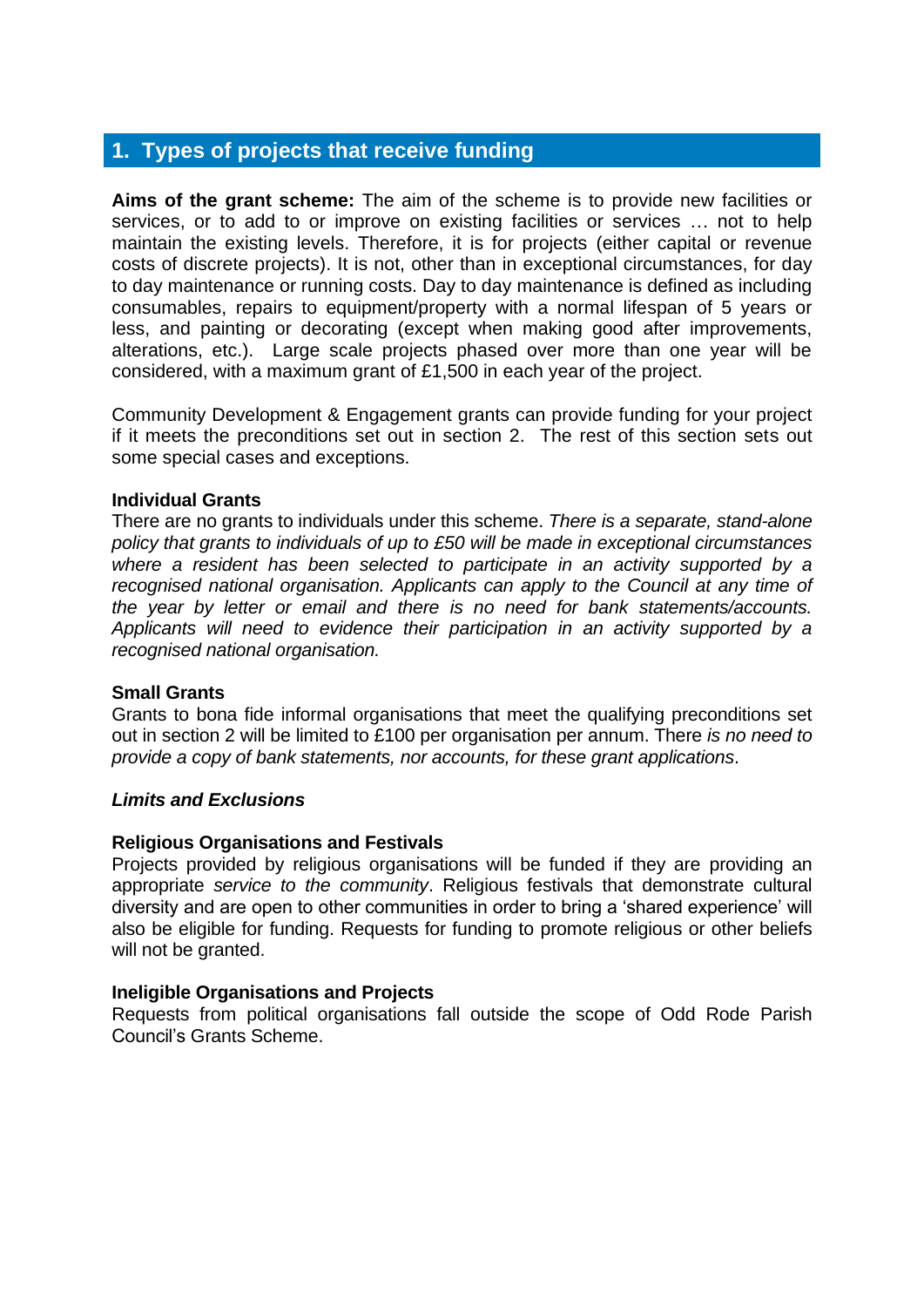## **2. Grant aid provided and submitting an application**

The maximum Community Development & Engagement grant that is available is £1,500. Community Development & Engagement grants can provide funding for your project subject to the following qualifying preconditions being met:

- Applications must be submitted by properly constituted community and voluntary groups for activities not conducted for profit (for small grants, these may be informal groups). This excludes statutory bodies (e.g. schools … but not PTAs).
- The organisation or project must be Odd Rode based or carry out activities (other than fund-raising) within the civil parish of Odd Rode.
- The organisation to which the application relates should not be exclusive it should allow access to, or use/participation by, the general public. There must be no restriction on membership by any organisation to which a grant is to be made. Membership must be open to the general public and not refused on grounds of gender, race, disability, sexual orientation, occupation, religious, political or other beliefs.
- The purpose to which the grant is to be applied must not relate to promoting religious or other belief or party political activities.

If you feel that your group or organisation fulfils the preconditions above, and the assessment criteria as set out in section 5, you should e-mail your application and supporting information to **oddrodeclerk@gmail.com**. If this is not possible you can post it to us (see contact details on the first page of this guidance). All relevant sections of the application form must be completed and you should include additional information which is required at the time of application - see section below.

You must provide the following information with your application form:

• Copies of the two most recent bank statements for all your organisation's accounts\*

You will also need to provide the following additional information although it is not essential to provide this at the time of application (but must be submitted by the application deadline … last day in February):

- Your latest audited or independently examined accounts.\*
- independent estimate/s or quote/s for the work to be undertaken or goods purchased
- Your organisation's Equal Opportunities Policy (EOP) or a statement that the organisation will abide by the key themes of the Council's EOP.
- Where relevant, your organisation's policy statement about how it works to protect children/vulnerable adults and discharges its safeguarding responsibilities. Any grant offered will be dependent on the applicant providing evidence of such a policy or evidence that the group is actively working towards adopting a policy.
- If five or more staff are employed, your organisation's Health and Safety Policy.

Unless there are significantly changed circumstances unsuccessful applications will not be reconsidered for the same project within twelve months.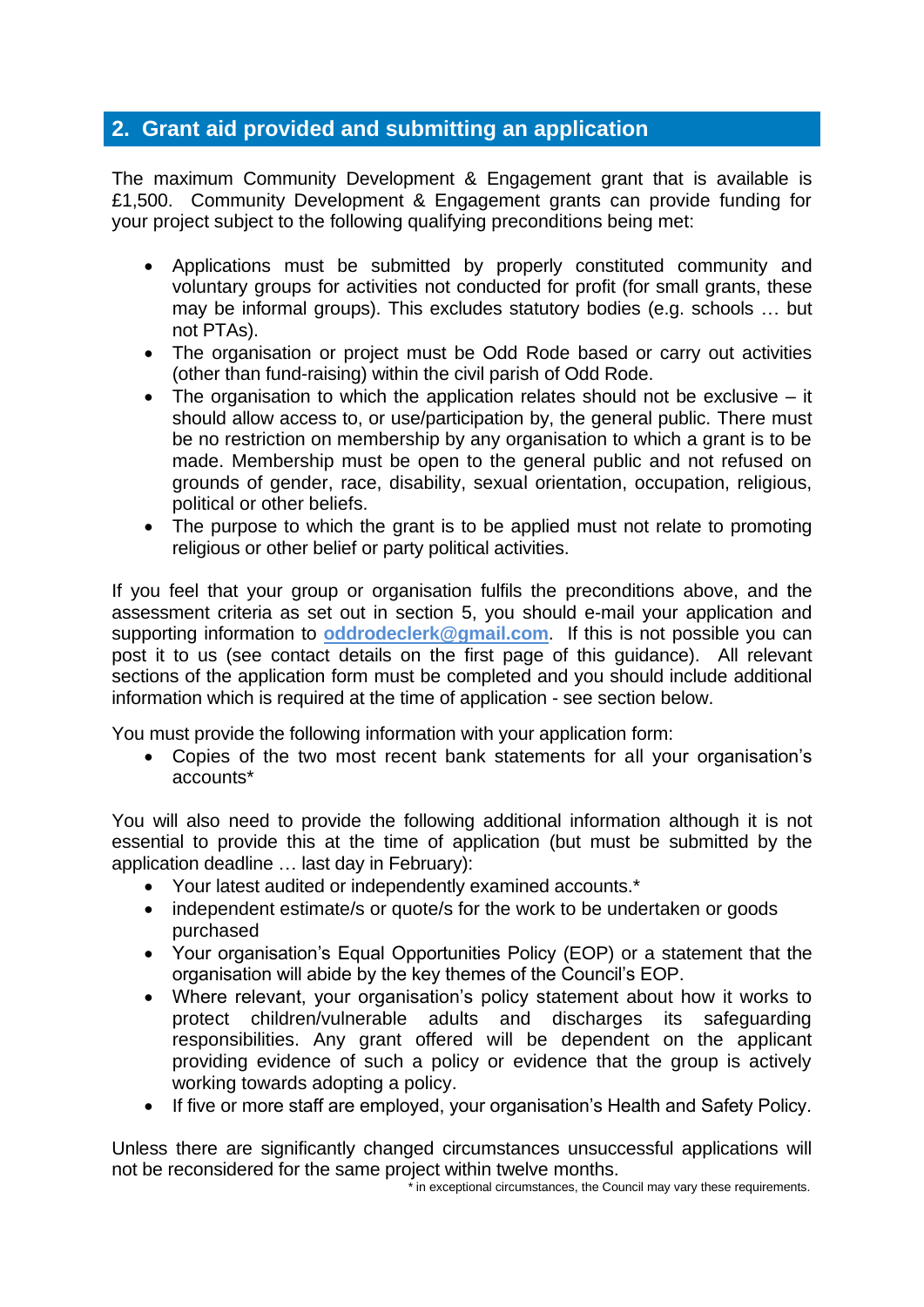## **3. When to apply**

All grants are presented at the Annual Parish Meeting (APM) in May. All organisations wishing to apply for a Community Development grant should submit their application as early as possible - this will enable the Council to seek any clarification that may be needed and ensure that all necessary information has been provided. The last date for receipt of applications is the last day in February (all applications to be decided in March and the grant given at the APM in May).

## **4. Processing applications**

Once an application is received by the Council an assessment will be completed by the Council's Grants Committee, reviewing the application against the criteria set out in section 5. Once the assessment is completed, the application and assessment will be considered by the Grants Committee, which will then make its recommendations to the full Council.

The full Council will make the decisions on awards of grant. Applicants will usually be notified in writing of the decision within 10 working days of the Council meeting.

## **5. Assessment criteria**

Applications will be assessed against two measures of need:

- 1. How the project meets the Council's aims and objectives in meeting identified community needs.
- 2. The need of grant funding from the Council to enable the project to succeed.

Both measures will seek to demonstrate the value for money to be obtained in providing grant funding.

How the project meets the Council's aims and objectives in meeting identified community needs:-

Thirteen criteria have been identified to assess community need based on the aims and objectives set out in the Council's Business Plan.

- How does your project promote stronger, cohesive and balanced communities (in particular encouraging people from different backgrounds to get along together)?
- How does your project promote well-supported volunteering opportunities?
- How does your project promote health and well-being (in particular promoting healthy eating, physical activity, sexual health and mental health)?
- How does your project protect or enhance the natural or built environment of Odd Rode?
- How does your project reduce the impact of crime and anti-social behaviour?
- How does your project improve the quality of life of people living in our villages?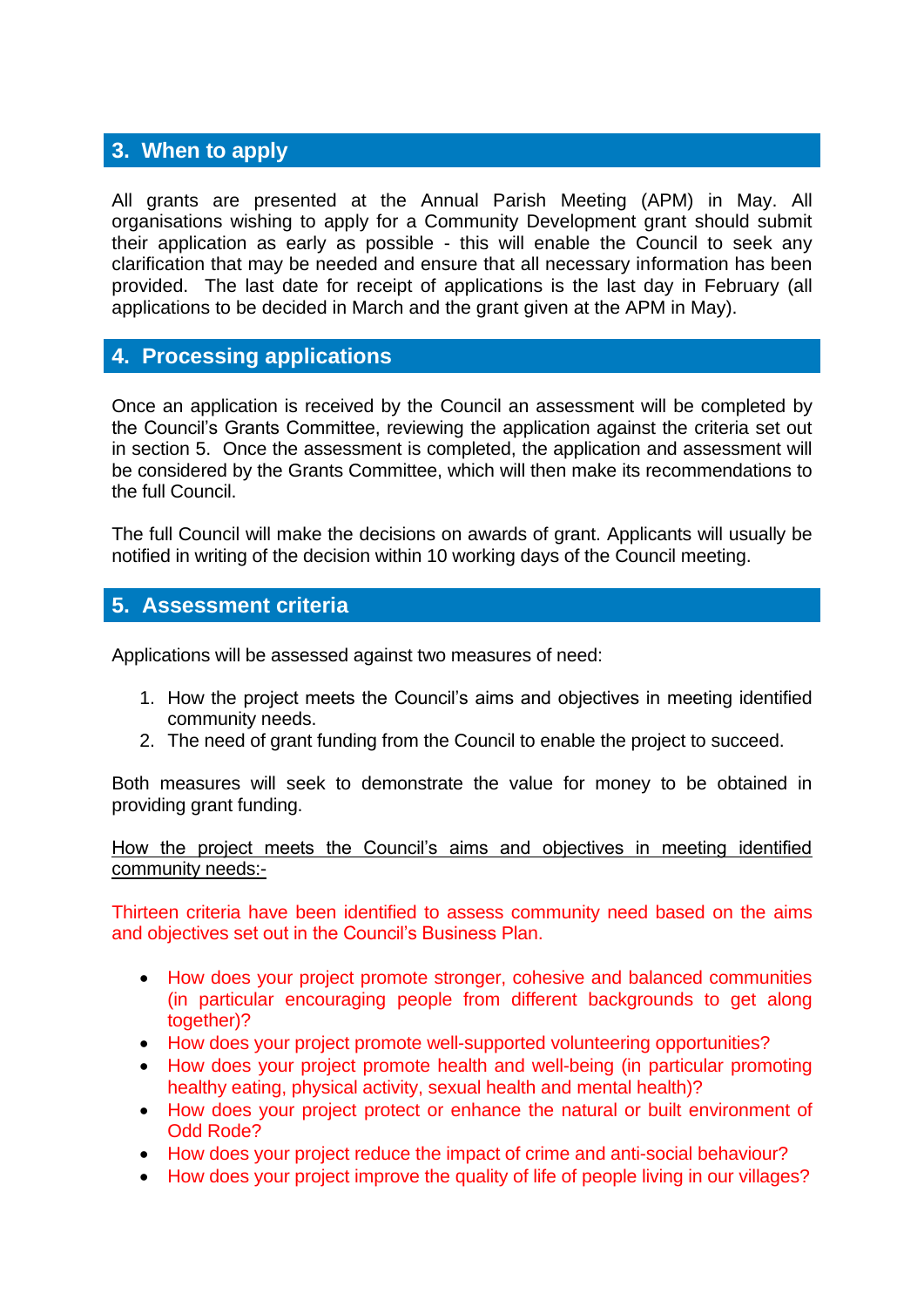- How does your project improve the well-being of residents through acknowledging their diverse needs?
- How does your project enable children, young people and older people to make a positive contribution to the communities in which they live?
- How does your project enable older people to live independent lives?
- How does your project promote access of local people to green spaces and the countryside?
- How does your project demonstrate a commitment to reducing your organisation's impact on the environment and to reducing the impact of climate change?
- How does your project help promote local businesses to prosper and develop vibrant villages and support rural enterprise?
- How does your project promote local employment opportunities?

All 13 criteria listed above form a key part of the application form which asks how your project will meet one or more of these criteria. Applicants should provide information for each aim /objective that relates to their project and need not provide information for every aim/objective. Applications are more likely to be successful if they meet one objective very well than if they meet several but only marginally. You can provide further information on the relevant aims/objectives by using the section at the end of the form.

### The need of grant funding from the Council to enable the project to succeed:-

Four criteria will be used to assess the need for the Council to provide grant funding. Organisations should demonstrate that their projects are prepared and managed well and will be encouraged to explore other funding sources where appropriate. The criteria for making this assessment and what the Council is looking for are summarised in the following table. In addition, the Council seeks to support a diverse community and voluntary sector including organisations with a range of geographical locations within Odd Rode. No specific geographically based conditions or targets will be applied to grant awards but the assessment of need will take the geographical distribution of grants across the Parish into account.

| <b>Criteria</b>                                                                       | <b>What a successful</b><br>application will<br>demonstrate                                                                                                                                | <b>Notes</b>                                                                                                                                                                                                                  |
|---------------------------------------------------------------------------------------|--------------------------------------------------------------------------------------------------------------------------------------------------------------------------------------------|-------------------------------------------------------------------------------------------------------------------------------------------------------------------------------------------------------------------------------|
| Have you<br>identified a<br>realistic total cost<br>and timetable for<br>the project? | The organisation<br>demonstrates that costs<br>and timescales have been<br>researched, for example<br>through obtaining quotes<br>or using reliable<br>information from previous<br>years. | Project costs can include the<br>annual work of an<br>organisation such as staffing<br>and overheads but a<br>successful application in one<br>year does not guarantee that<br>subsequent applications will<br>be successful. |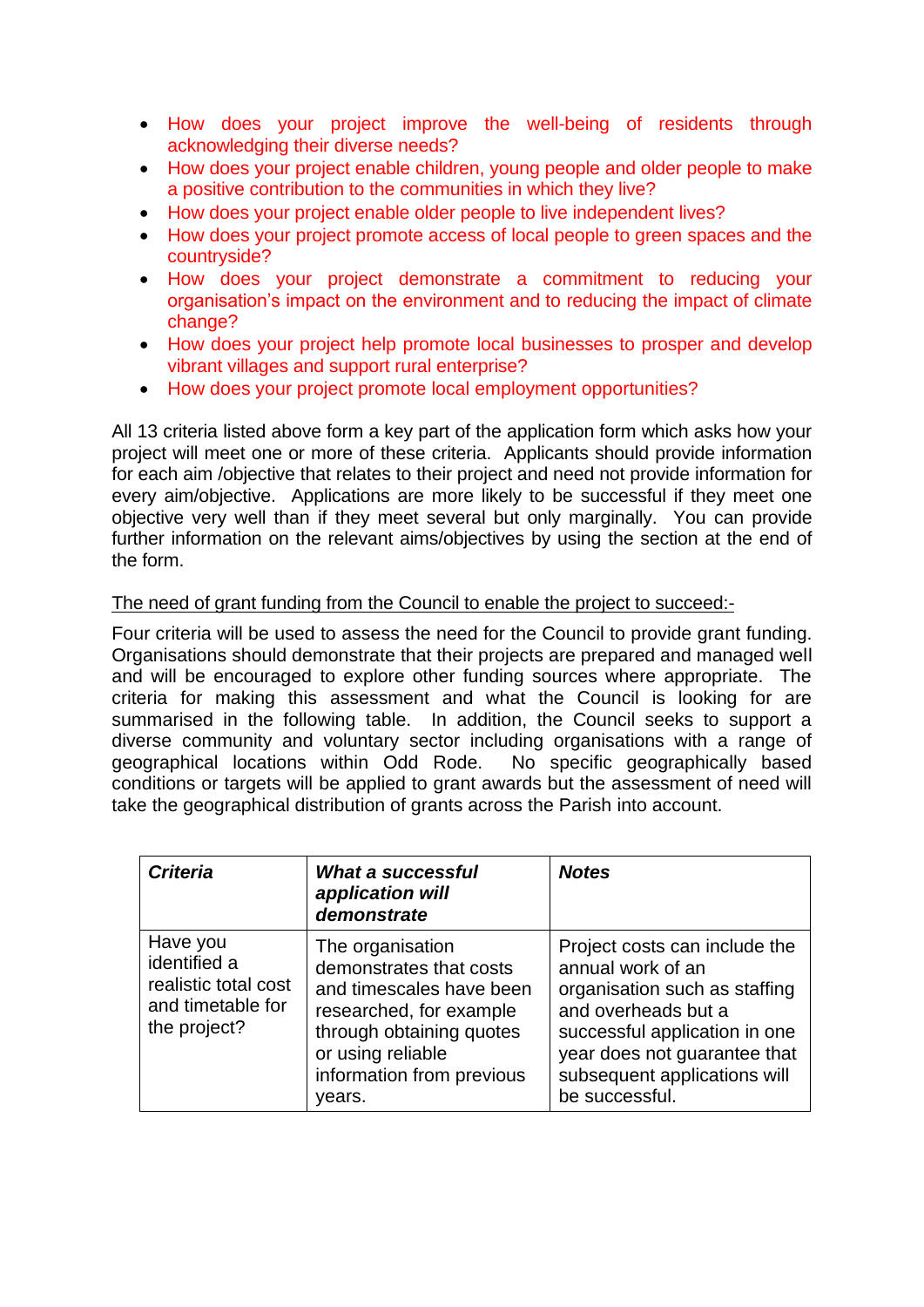| <b>Criteria</b>                                                                            | <b>What a successful</b><br>application will<br>demonstrate                                                                                                                                                                                                                                | <b>Notes</b>                                                                                                                                                                                                                                                                                                                                                                                                                     |
|--------------------------------------------------------------------------------------------|--------------------------------------------------------------------------------------------------------------------------------------------------------------------------------------------------------------------------------------------------------------------------------------------|----------------------------------------------------------------------------------------------------------------------------------------------------------------------------------------------------------------------------------------------------------------------------------------------------------------------------------------------------------------------------------------------------------------------------------|
| Have you sought<br>to obtain other<br>funding to enable<br>the project to<br>begin?        | The organisation<br>demonstrates that it has<br>sought funding from other<br>sources and that the<br>amount sought from the<br>Council is necessary to<br>secure match funding or<br>because other sources of<br>funding are not available.                                                |                                                                                                                                                                                                                                                                                                                                                                                                                                  |
| What balances<br>and reserves do<br>you have<br>available?                                 | The organisation<br>demonstrates that it follows<br>relevant guidance on<br>maintaining general<br>balances and reserves and<br>that earmarked reserves<br>reflect its long term<br>strategy. The organisation<br>has considered whether it<br>can fund the activity from<br>its balances. |                                                                                                                                                                                                                                                                                                                                                                                                                                  |
| What proportion<br>of the cost of the<br>project is the<br>Council being<br>asked to fund? | The organisation<br>demonstrates that the level<br>of funding sought from the<br>Council is justified.                                                                                                                                                                                     | There are no quantitative<br>limits on the proportion of<br>funding that the Council will<br>provide. In order to justify<br>the Council providing a large<br>proportion of the cost of a<br>project you will need to show<br>that the project meets a<br>community need (see<br>community need above) and<br>that other funding options<br>(see items 2 and 3 in this<br>table) are unable to provide<br>the necessary funding. |

Applications will be assessed qualitatively against these criteria.

## **6. Grant agreements and conditions of funding**

The Council needs to ensure that the public money it spends is used effectively. This includes monitoring and evaluating the effectiveness of grant funding and partnership working. Therefore, the Council needs to ensure that Community Development & Engagement Grants are contributing to delivering its corporate aims and are achieving value for money.